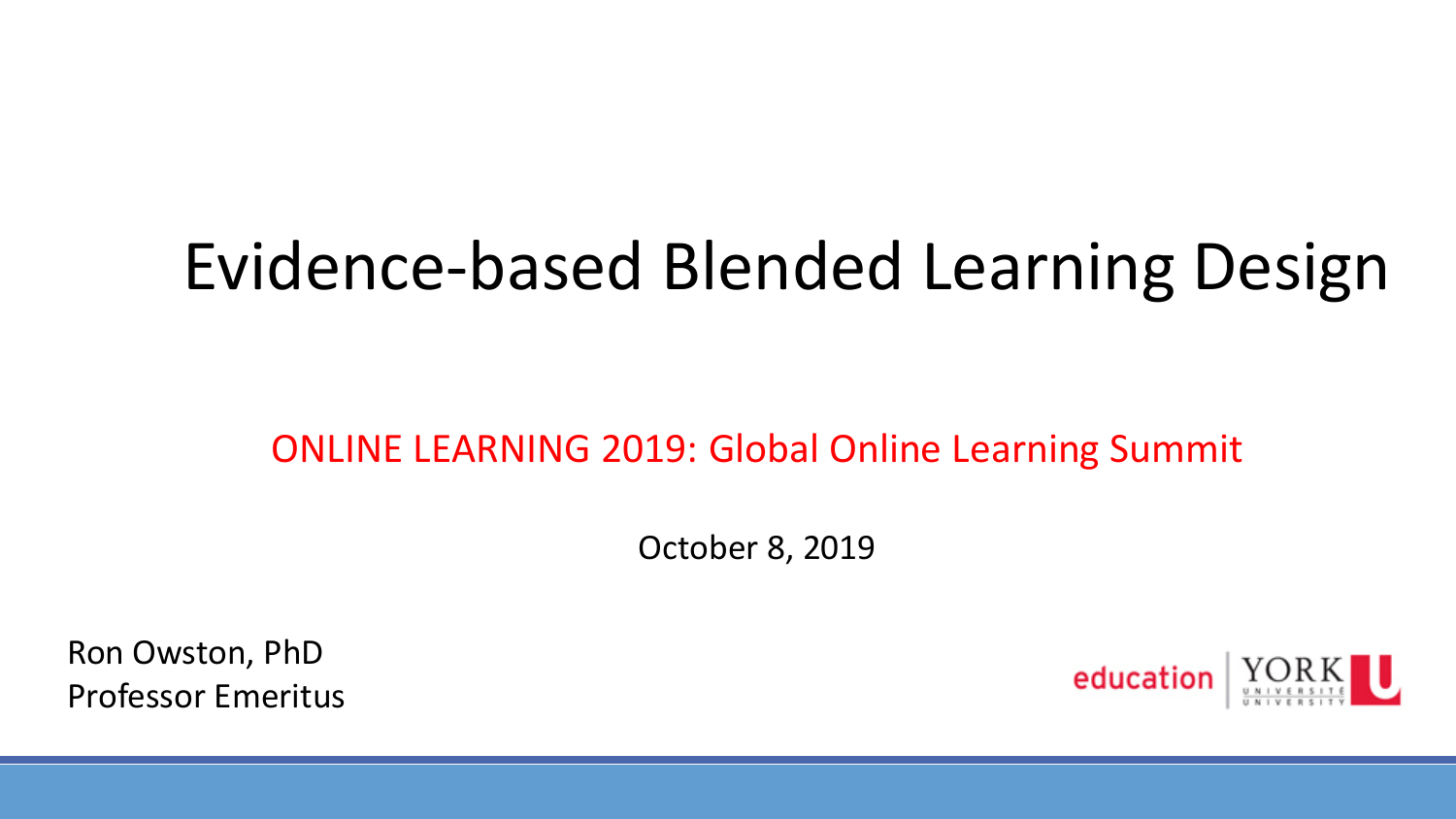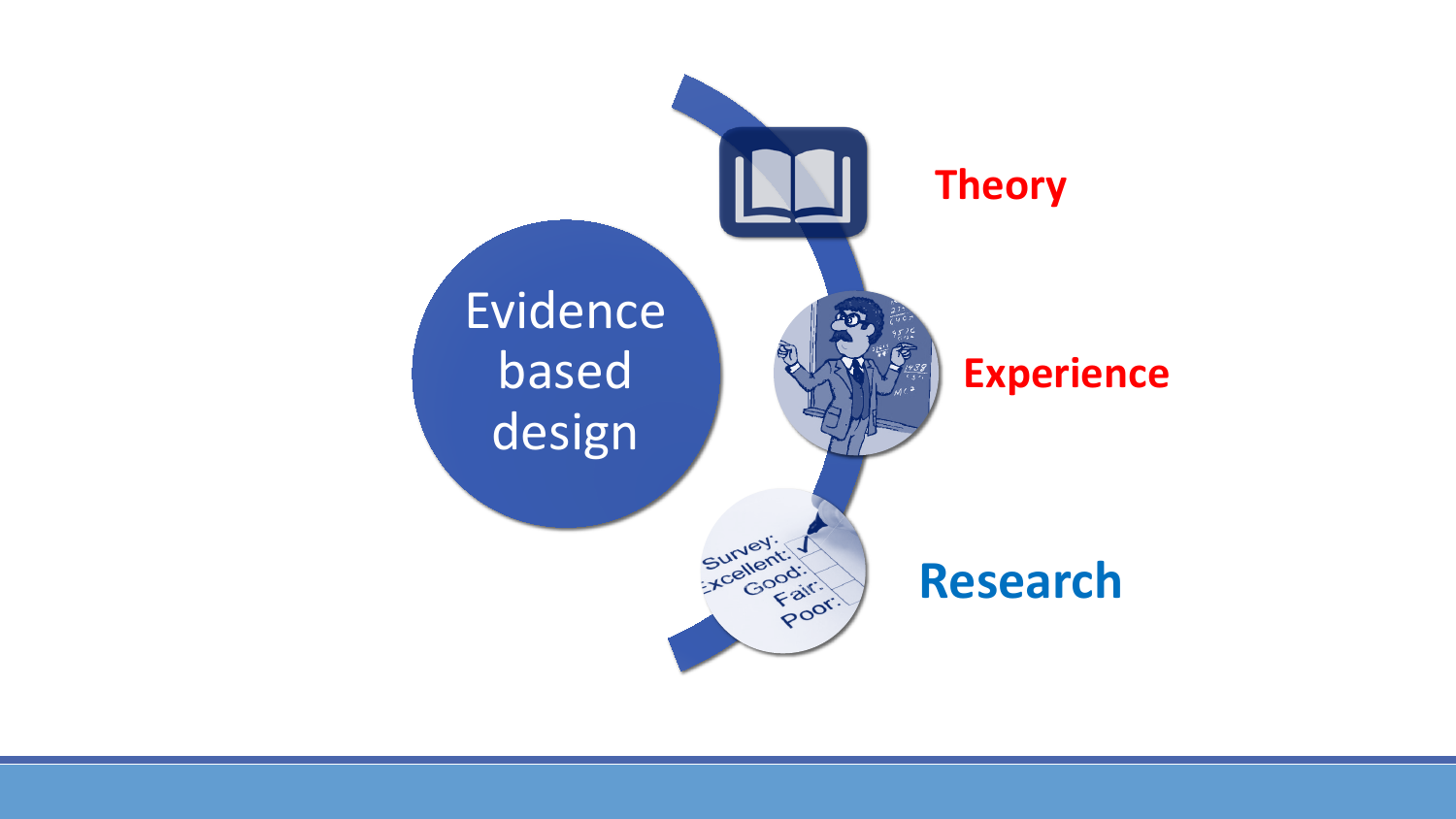# **Four blended learning studies at YorkU**

**Owston, R. D., York, D., & Murtha, S. (2013). Student perceptions and achievement in a university blended learning strategic initiative.** *Internet and Higher Education, 18***, 38–46.**



**1**

**Owston, R., & York, D. (2018). The nagging question when designing blended courses: How much time should be devoted to online activities?** *Internet & Higher Education, 36***, 22–32.**



**Owston, R., York, D., & Malhotra, T. (2019). Blended learning in large enrolment courses: Student perceptions across four different instructional models.** *Australasian Journal of Educational Technology***,** *35***(5).**



**Blended learning in STEM and non-STEM courses: How do student performance and perceptions compare? (in progress)**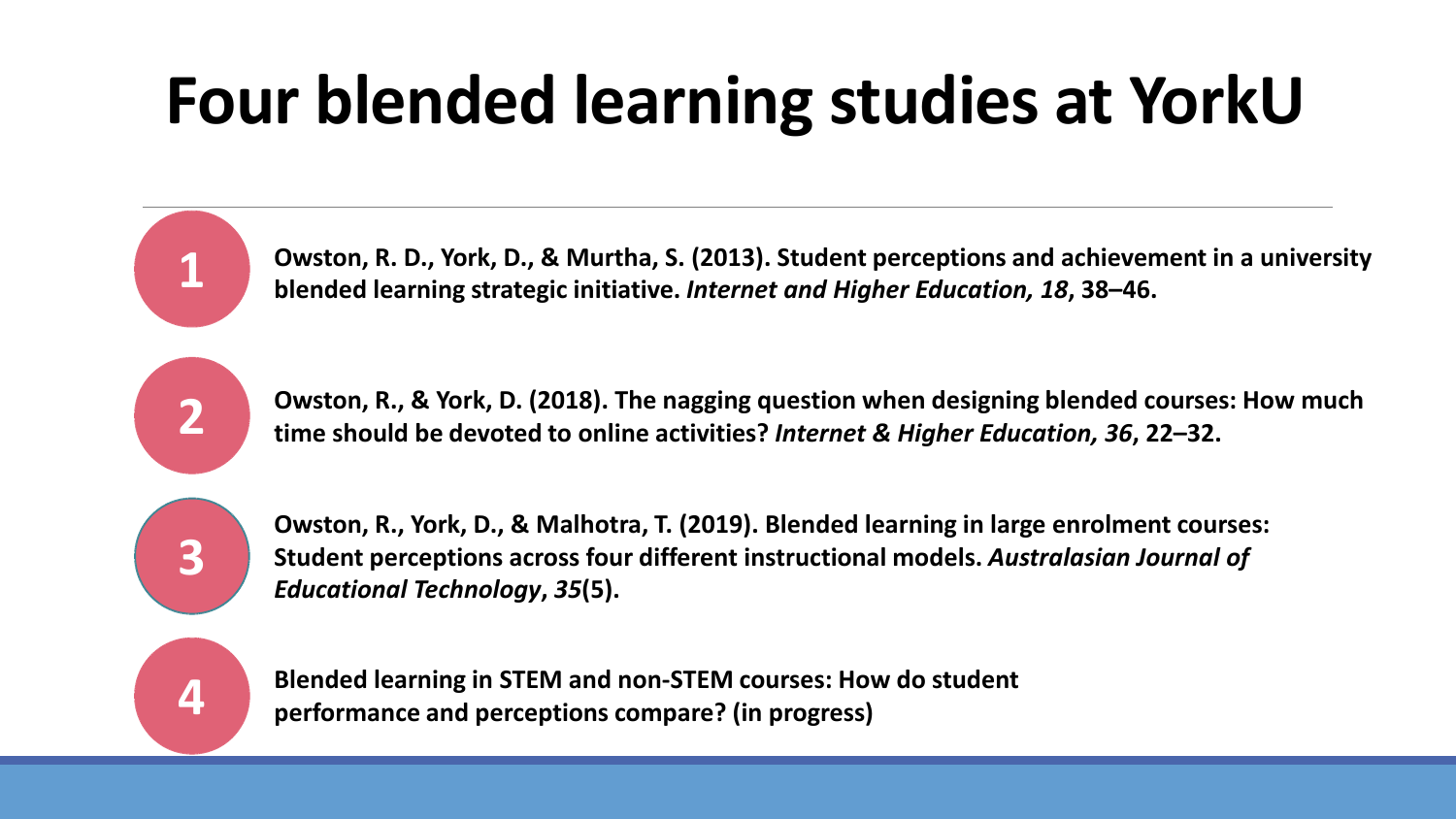## Study 1: Student perceptions and achievement – high vs low achievers

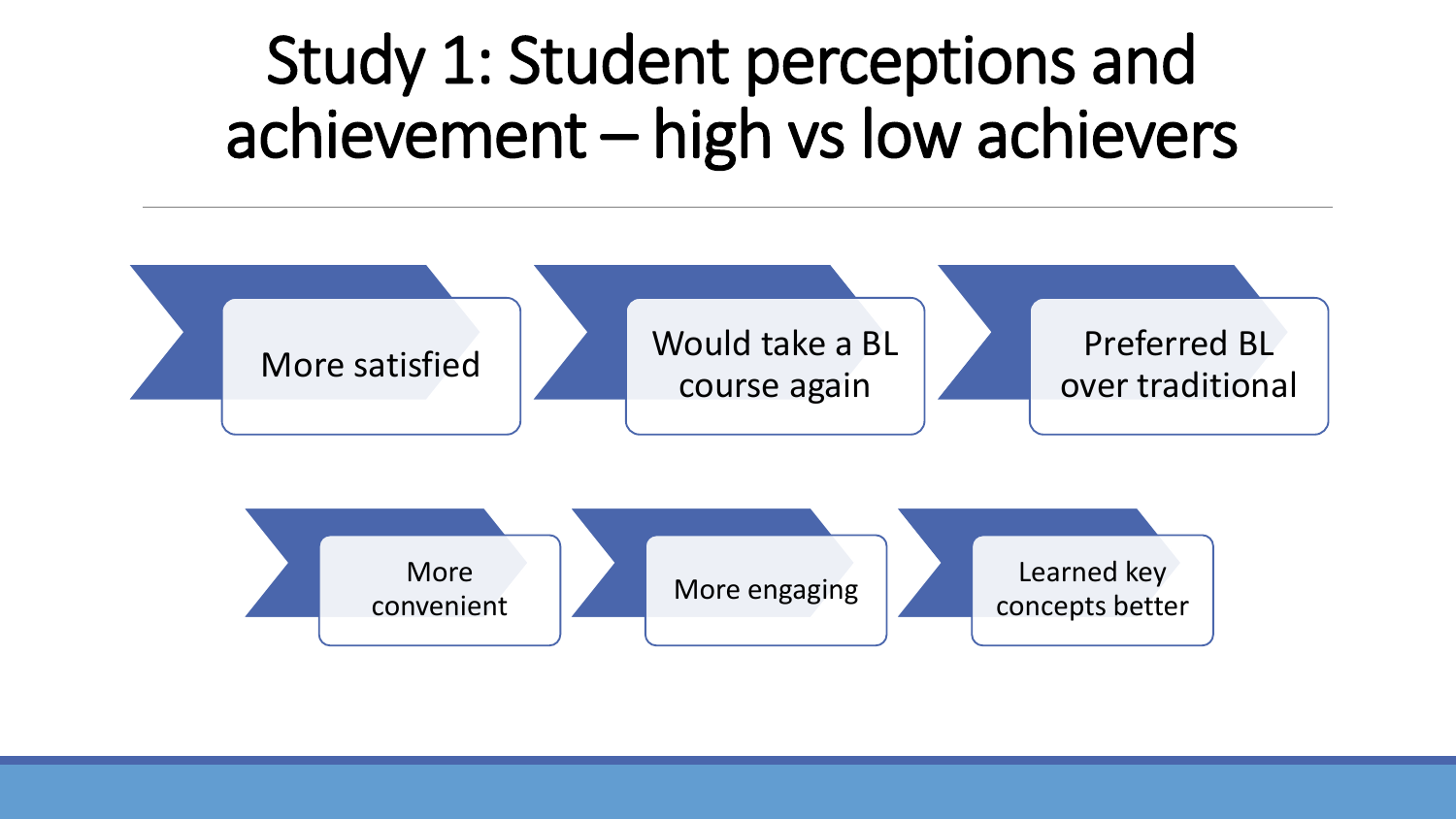# Implications of Study 1



Low achievers may not be able to cope with the blended environment as well their high achieving peers



Offer students a choice of whether to enroll in blended or fully faceto-face course sections, especially in subject areas that students find difficult



Or provide additional support for low achievers in BL courses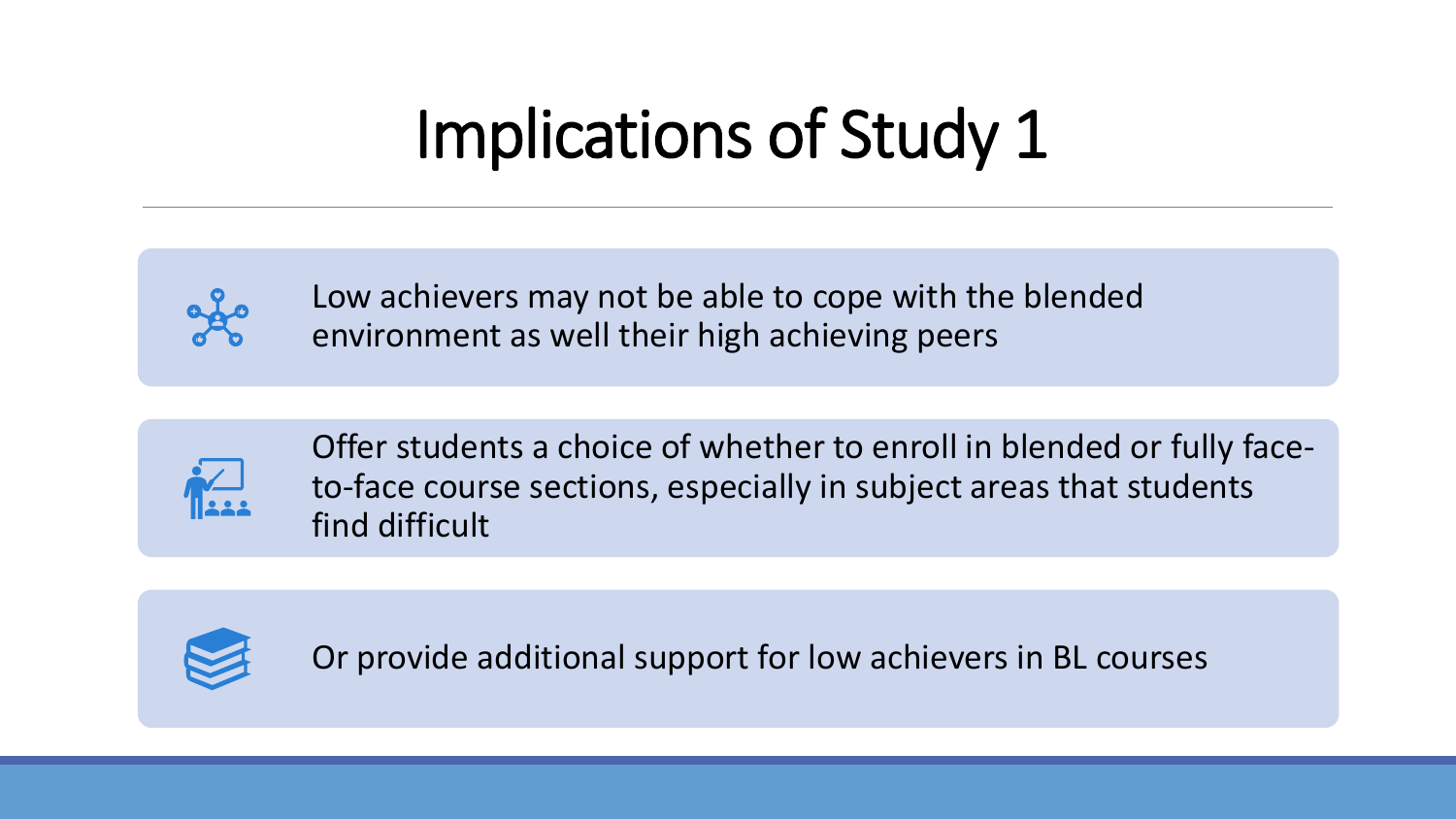### Study 2 How much time to spend online?





Four blends studied – High (50% online), Medium (36% to 40% online) , Low (27% to 30% online), Supplemental (100% F2F plus weekly online tutorials)



#### Supplemental blend least preferred



**High and Medium** blend students performed significantly better than those in the other two blends



**Implication** > consider at least 1/3 to 1/2 of course time devoted to online activities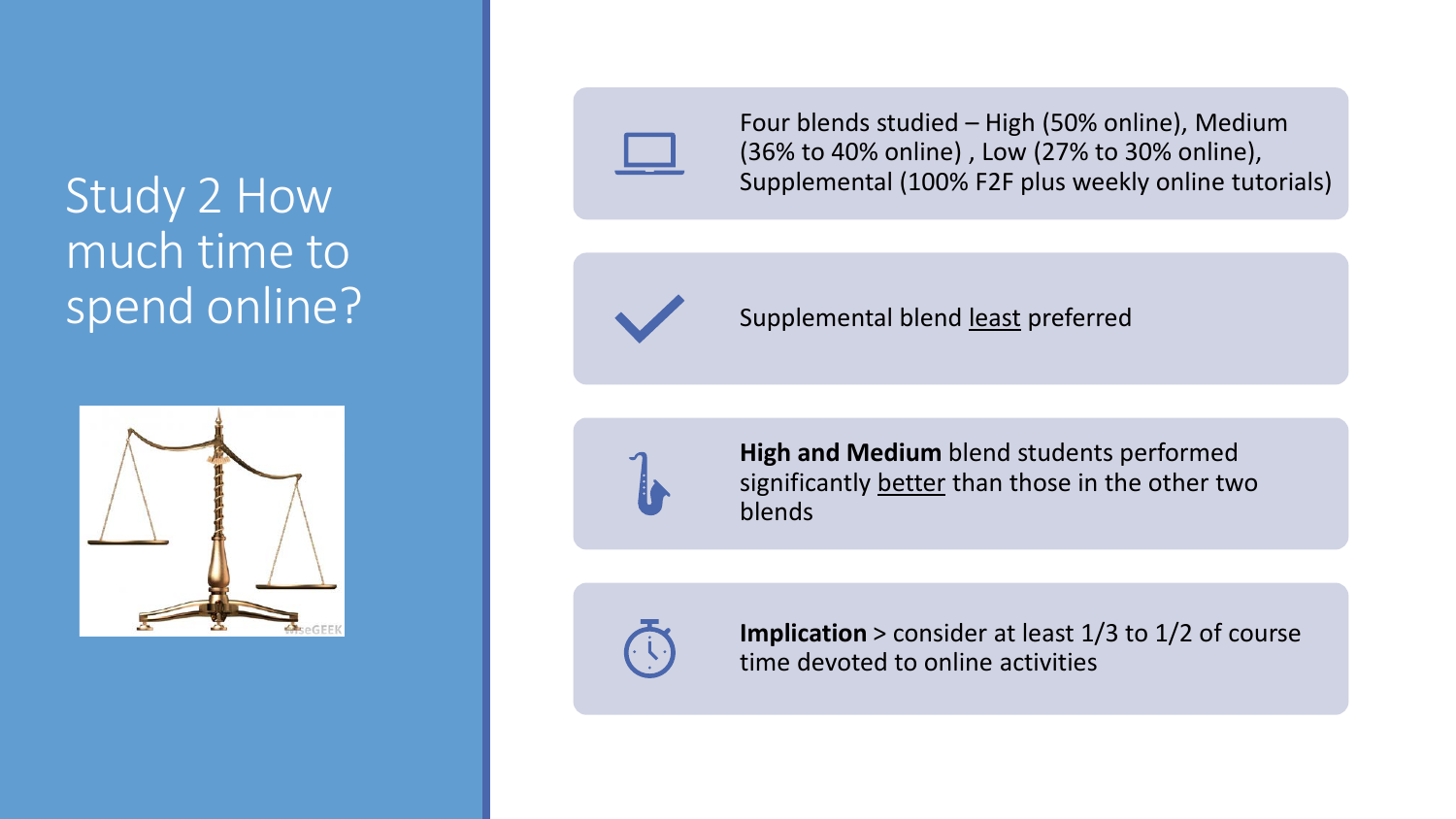### Study 3: Perceptions of large enrolment BL models

How do **student perceptions** of four different blended models compare on **design, interaction, learning,** and **overall satisfaction**?

What are the **strengths** and **limitations** of the four models for large enrollment blended introductory courses?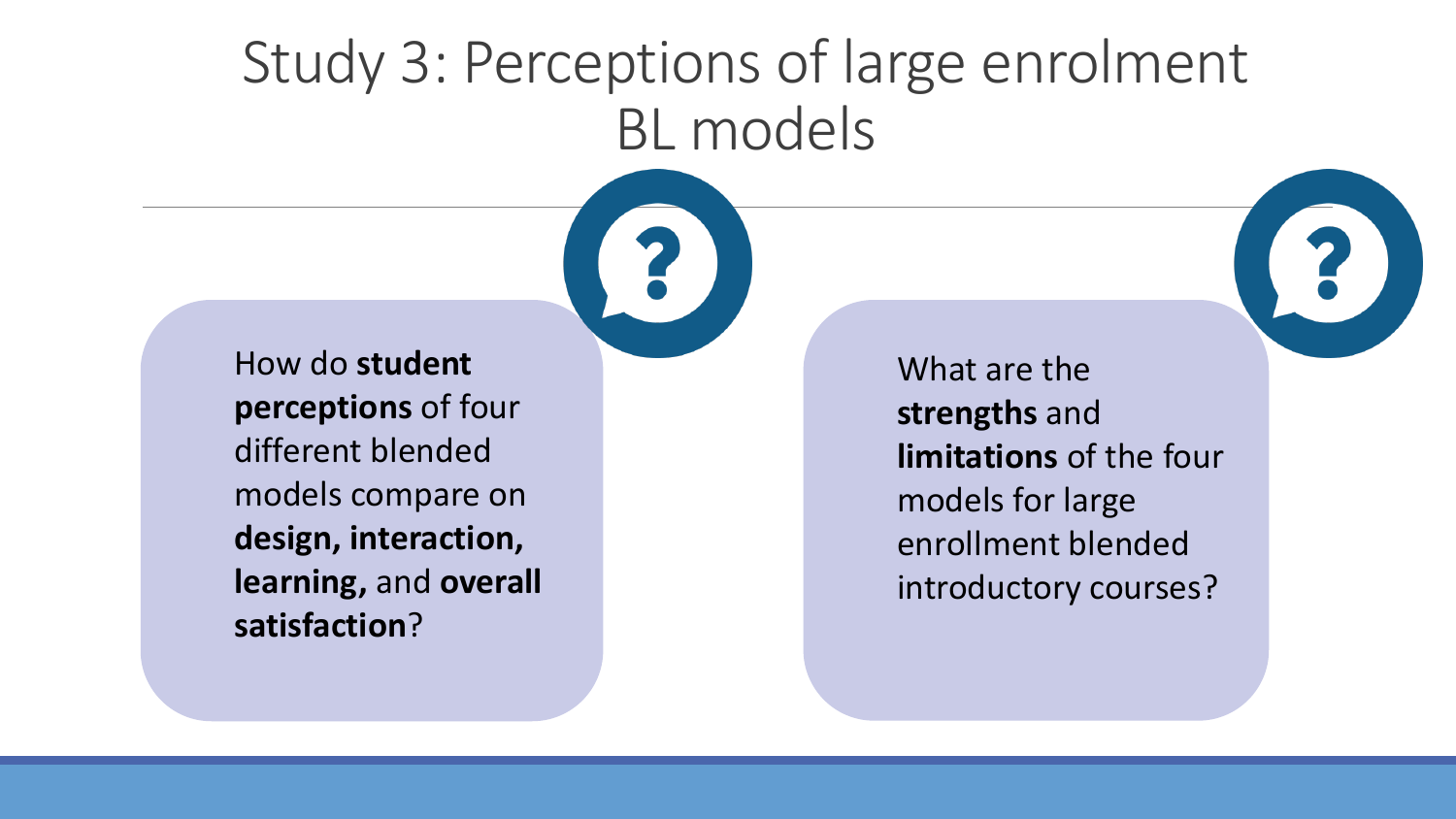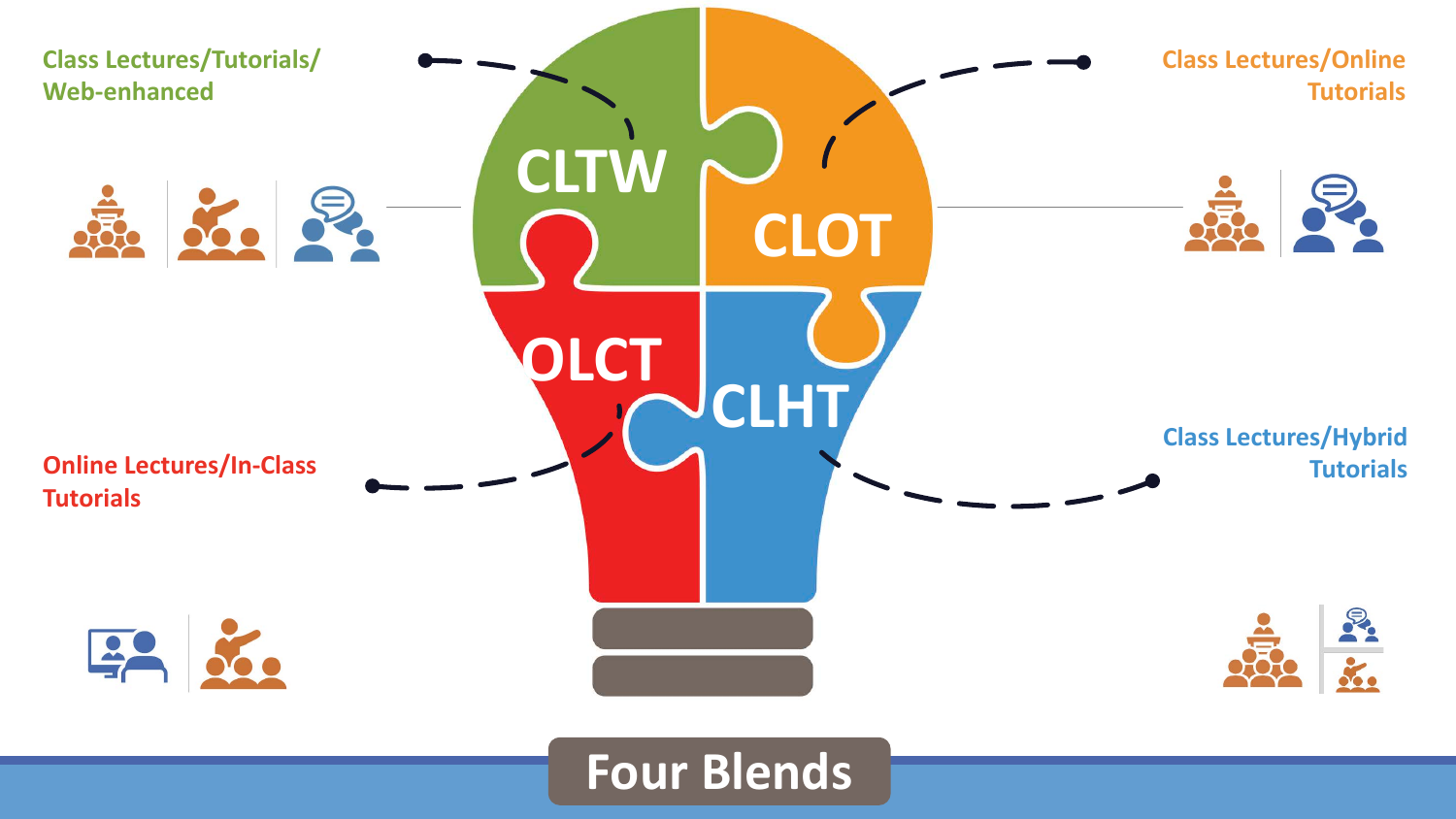## Main finding Study 3



### Online lectures with F2F tutorials appears to be most desirable model overall for large enrollment classes.

Online/hybrid tutorials with F2F lectures appear to be least desirable model.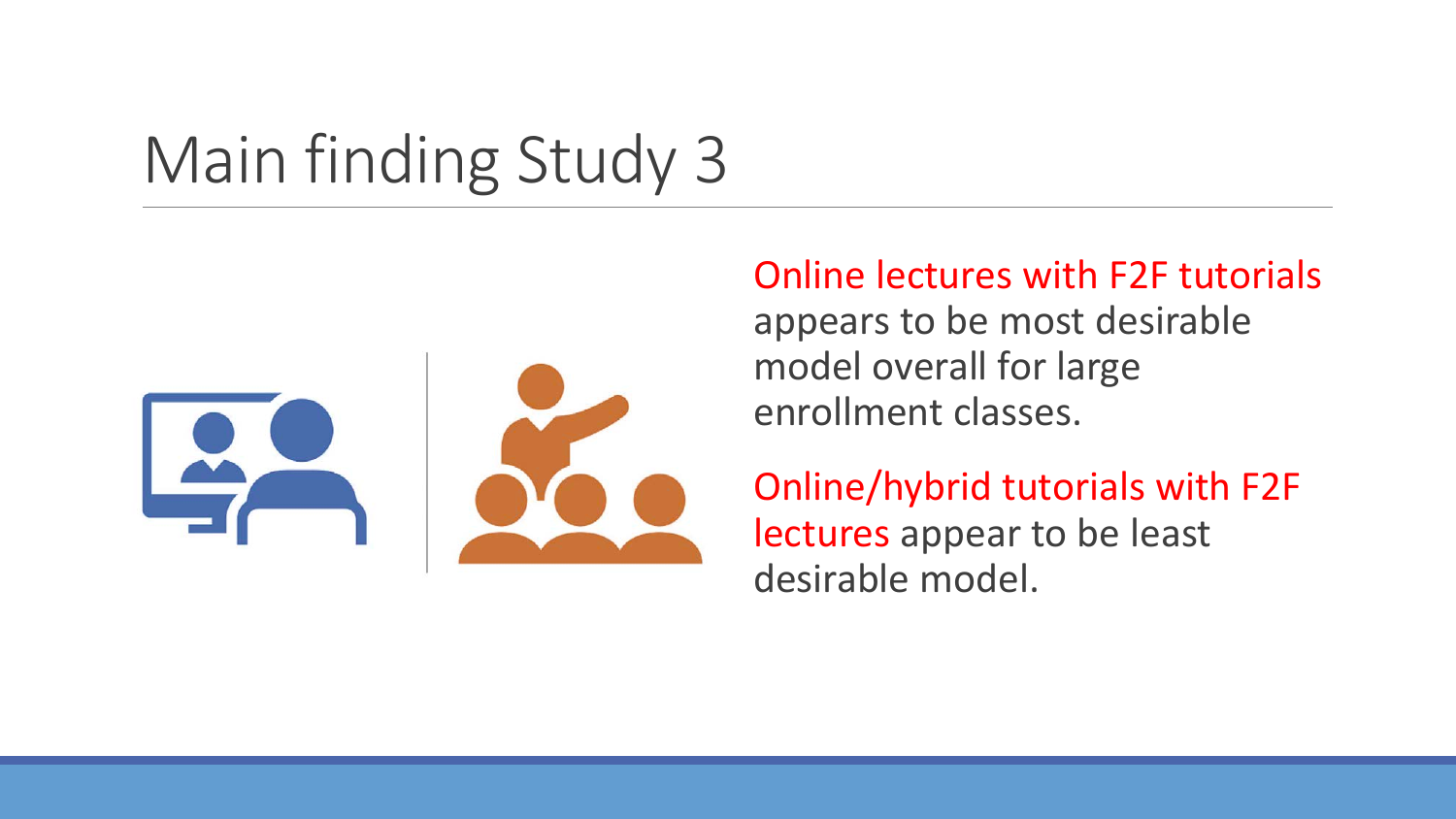## Study 4: STEM vs. non-STEM courses

### STEM STUDENTS

#### **Achieved significantly higher**



### NON-STEM STUDENTS

### **Higher perceptions!!!**

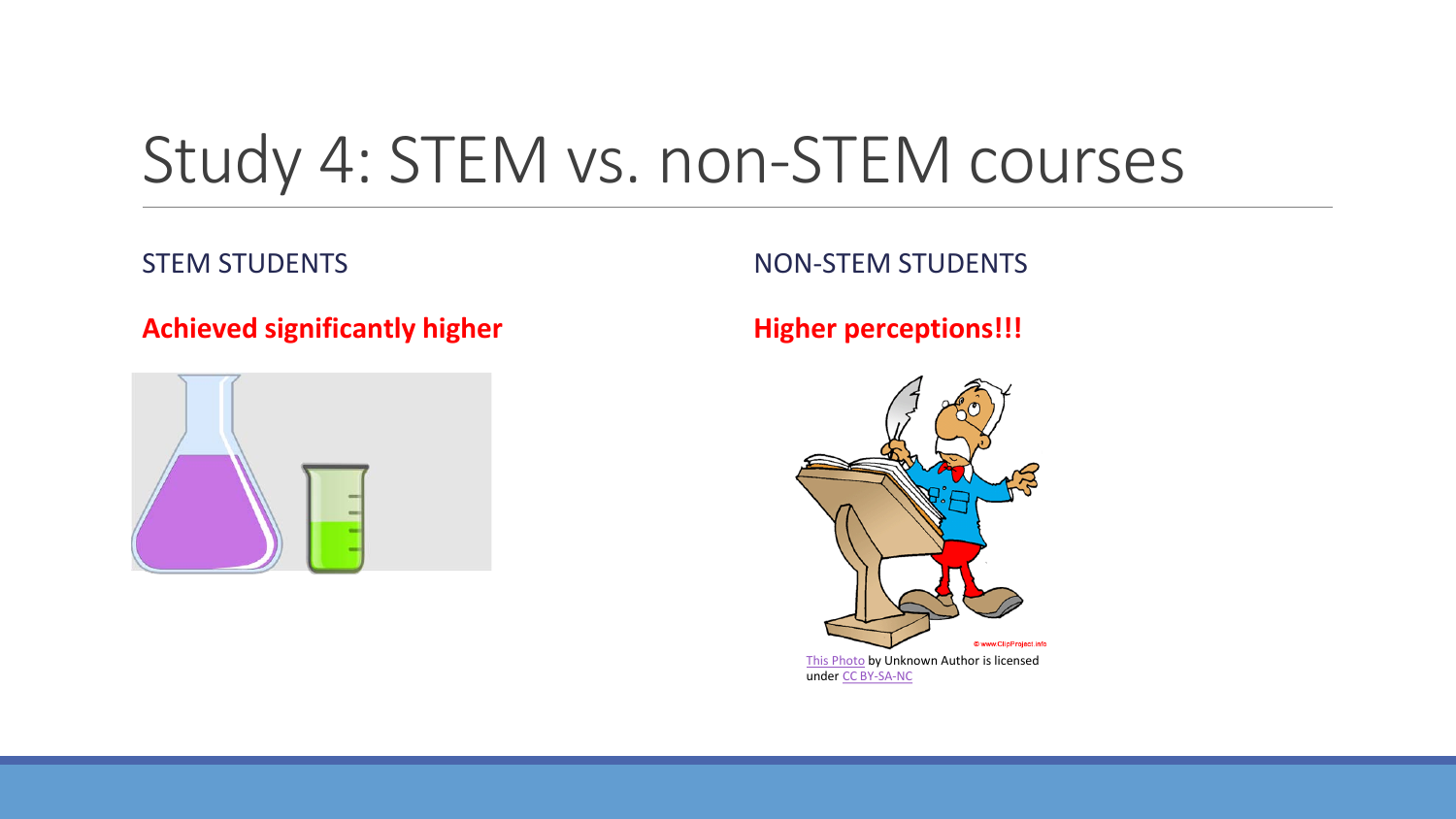## Overall implications for design